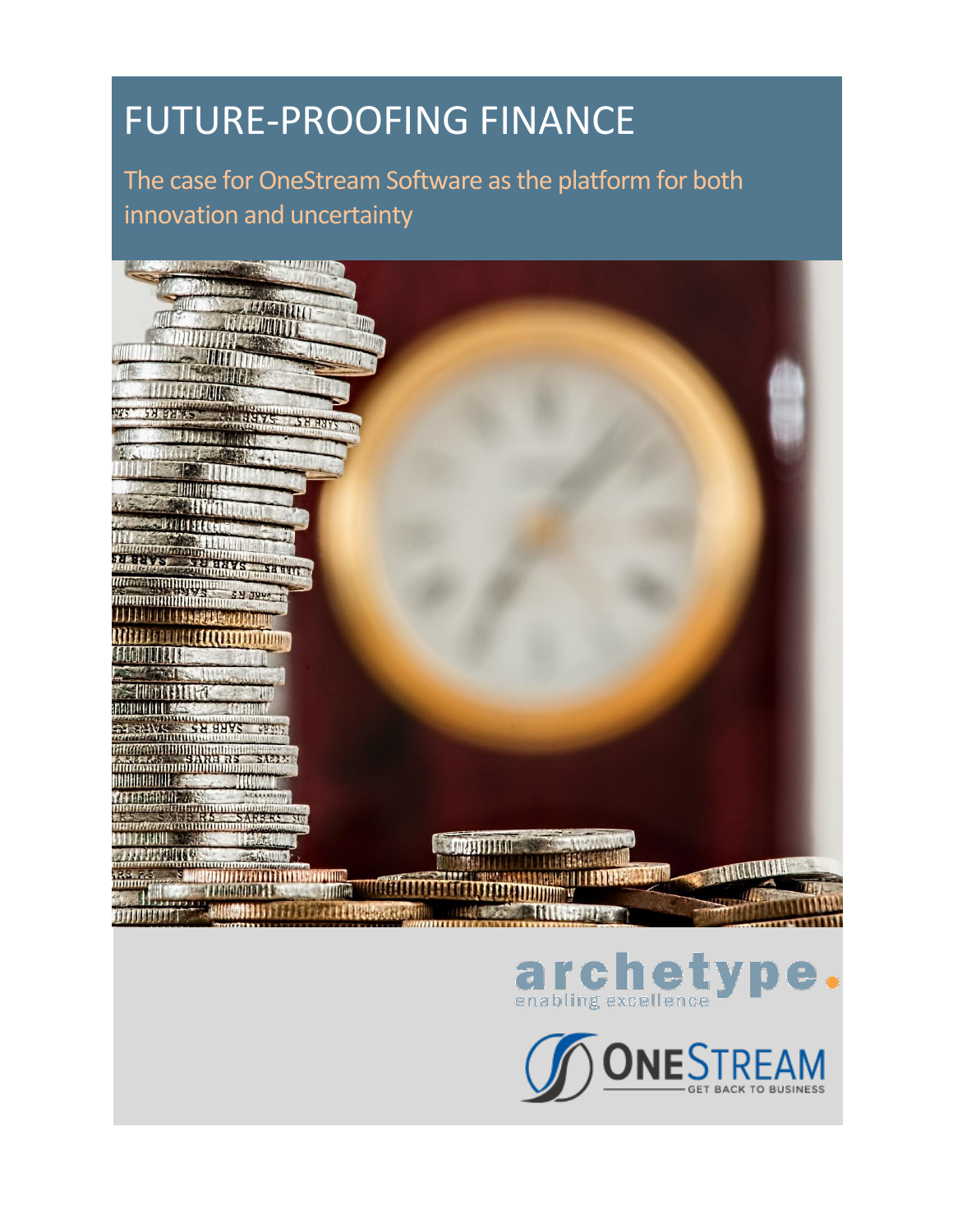## **A LETTER FROM ARCHETYPE CEO & FOUNDER, JASON WEBSTER**

As a paramedic in my twenties, I worked in both an ambulance and a hospital setting, and we had standard procedures for everything. We lived by acronyms that engrained years of training into a set of Judo-like reflexes. And what kept us all in sync – the paramedics, the firefighters, the doctors, the nurses – were those protocols that largely governed the hours of the shift.

Yet there was a separate set of rules used for unique situations we called an "MCI" or, a mass casualty incident. That unexpected volatility or chaos drove us to grab a different binder off the shelf and govern ourselves by a modified set of rules. How do you operate when the needs clearly outstrip the resources? Even the emergency experts had their own special protocols for the proverbial "Oh, \$%\*#" moments.

In 2007, when the housing market meltdown drove the economy into a tailspin, business leaders were forced to reach for that same binder – if they had one. They had to answer the question: How do we operate when the demands outstrip our current processes and systems?

cnet enabling excellence

Blue chip companies abandoned their monolithic Corporate Performance Management (CPM) systems for spreadsheets in efforts to model the uncertainty of the economic environment. Investments in budgeting and reporting systems, in cuttingedge technology and detailed processes, were found to be almost useless when share prices were swinging rapidly by the day. The models couldn't match the tempo of change or provide the insight necessary to make difficult decisions on those dark days; manual Excel models became the most effective means of planning, communication and collaboration.

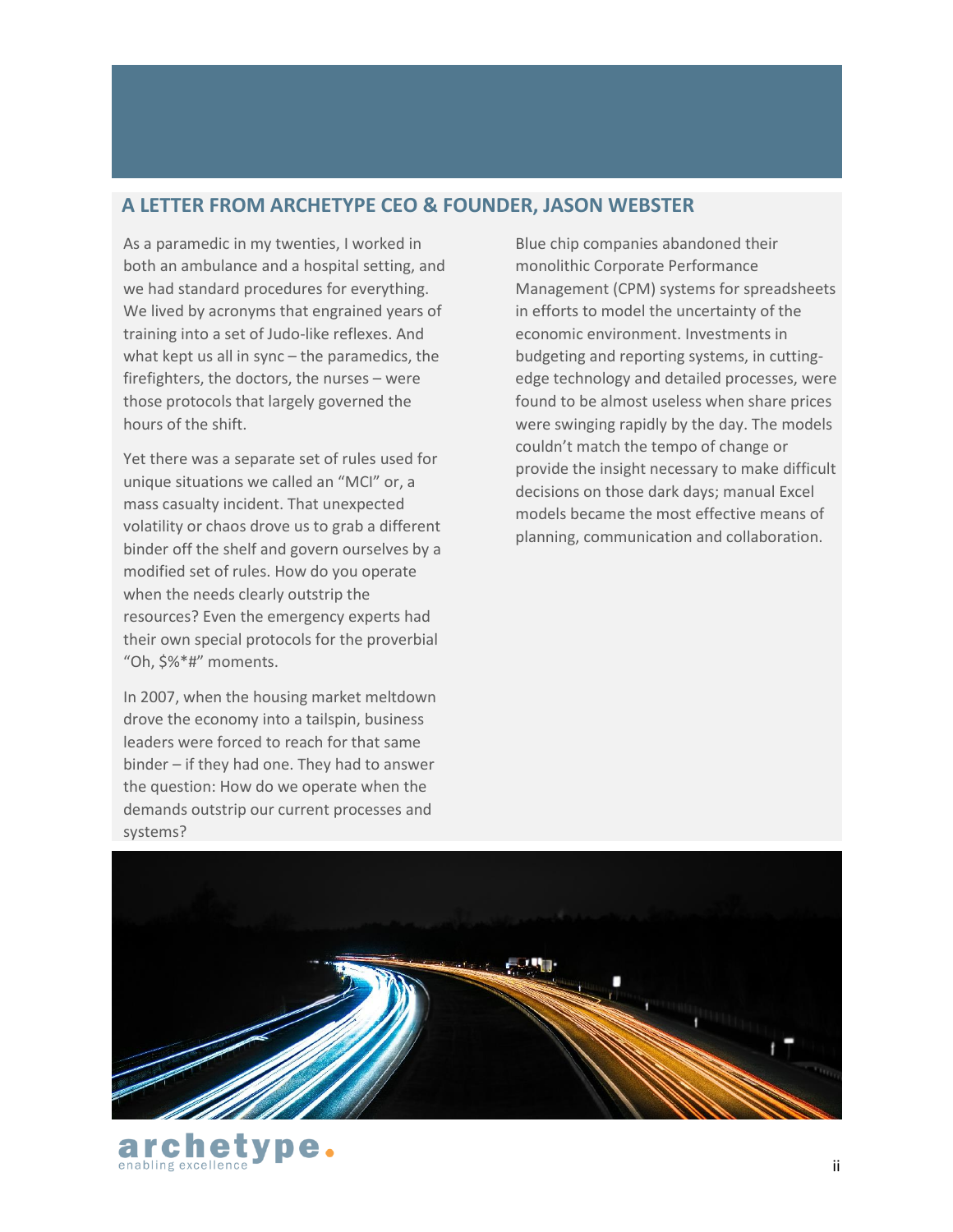#### **PAIN AVOIDANCE IS THE GREATEST OF ALL MOTIVATORS**

Fast forward twelve years, those same companies have started taking a second look at their CPM platforms. But this time, two major factors will be different.

First, finance groups will favor the GPS over the map. The traditional paper budget was not designed to tell you how to get there; it was designed to communicate the expected outcomes, tie compensation to goals and force everyone to justify their expenses. Unfortunately, neither the content nor the methodology put into that budget could effectively pivot when the world started changing. The GPS, in a finance context, is the rolling forecast. It updates routinely based on real-world feedback and quickly identifies the growing gap between plan and reality. Leading organizations don't look at the forecast as a smaller, faster budget; they acknowledge that is fundamentally the replacement of a document with a process.

Second, if we start to see market corrections in 2019 and 2020, the traditional budget priorities, including replacing systems based on their asset lives, will be eclipsed by dynamic plans focused on surviving and profiting through the market turbulence. Regardless of how 2019 and 2020 play out from an economic perspective, today's finance leaders, who learned their trade over the last twenty years, will be expecting a lot more from CPM vendors over the next few years. They need CPM to provide the lifeline, security and confidence on those dark days.

fink.

#### **TABLE OF CONTENTS**

| UNDERSTANING THE CURRENT STATE OF VOLATILITY |   |
|----------------------------------------------|---|
| A SOLUTION FOR TODAY AND TOMORROW            |   |
| 3 COMPONENTS OF THINKING DIFFERENTLY         |   |
| CLIENT STORY   AVANTE HEALTH SOLUTIONS       |   |
| <b>CLOSING</b>                               | 8 |

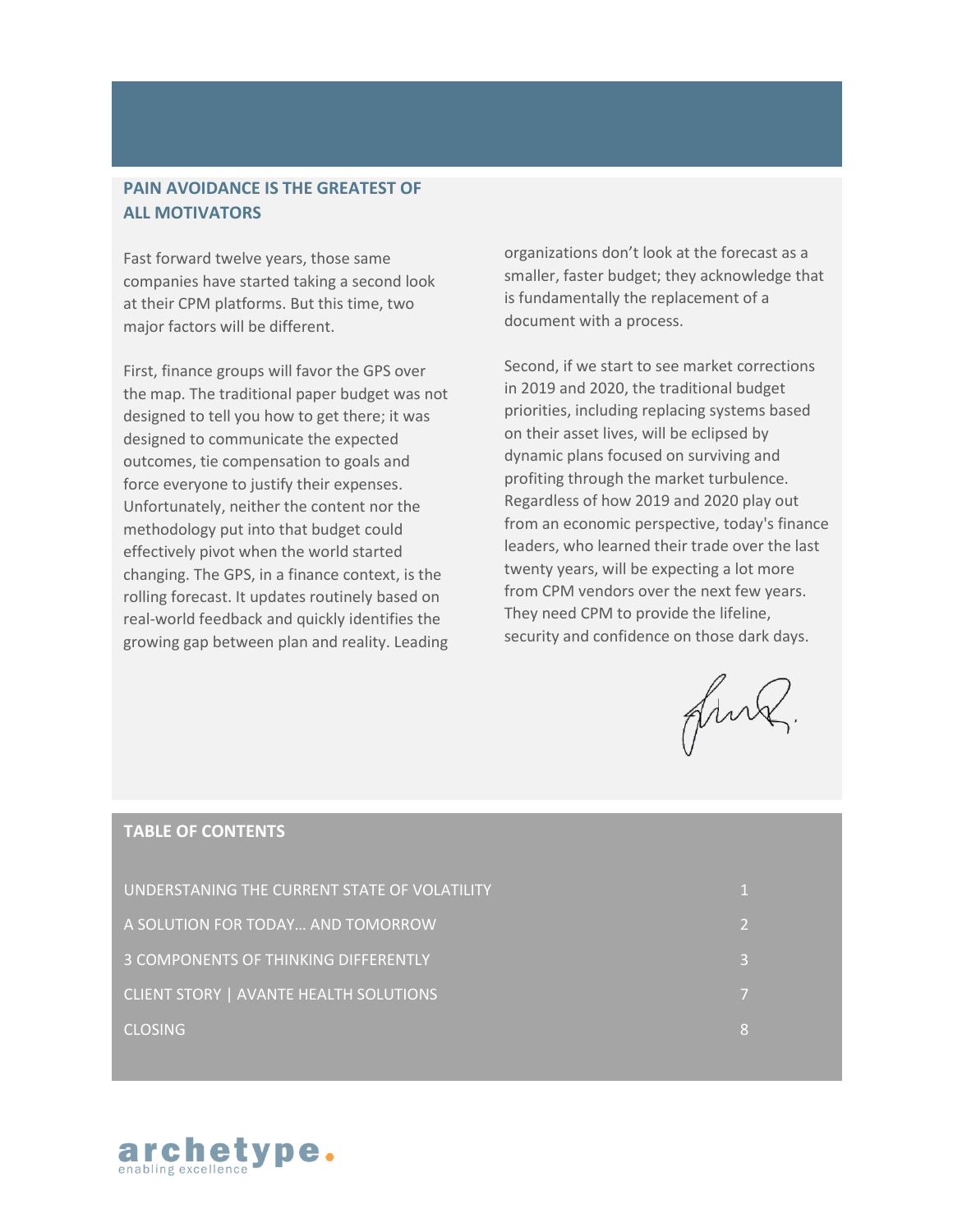## UNDERSTANDING THE CURRENT STATE OF VOLATILITY

We are twelve years removed from the financial crisis and we find once again ourselves facing similar uncertainty. While the economy appears to be healthy, and the unemployment rate is historically low, there is still volatility in the markets. The lack of affordable housing, trade wars, tariffs, taxes – it seems every day there's a breaking news story that causes investors to react.

Managing the unexpected is not trivial. Whether it's a response to a leadership request to model an acquisition, or planning for unexpected market turbulence, it is often very difficult to accomplish this within the same system finance uses to plan and analyze the day-to-day operations. This is driven by two fundamental and limiting factors older systems wrestle with.

Most CPM vendors have grown through acquisition which has resulted in financial data spread across several data stores (one for actuals, one for the plan, one for the strategic plan, one for manufacturing or operations). When this is the case, organizations rely on sophisticated processes to reconcile the data once a month or once a quarter. Answering a question in 24 hours for leadership may require the analyst to stitch data together in Excel, meaning that the model built immediately becomes perishable and can be received with a dose of cynicism when the numbers are outside of expectations.



These systems rely on a rigid set of hierarchies. The chart of accounts, product hierarchy or customer hierarchy is maintained through a data governance process that usually requires a change order to add or modify an account or roll-up. Again, these practices help keep the 'house in order' but limit an organizations ability to be responsive.

Regardless of whether it's driven by complexity, a highly integrated business environment, or external economic drivers, volatility seems to be the new norm. In fact, in a recent EY report on the "DNA of the CFO", role stretch is identified as a big issue as CFO's try to balance traditional responsibilities while navigating new market conditions. And there is no end in sight.

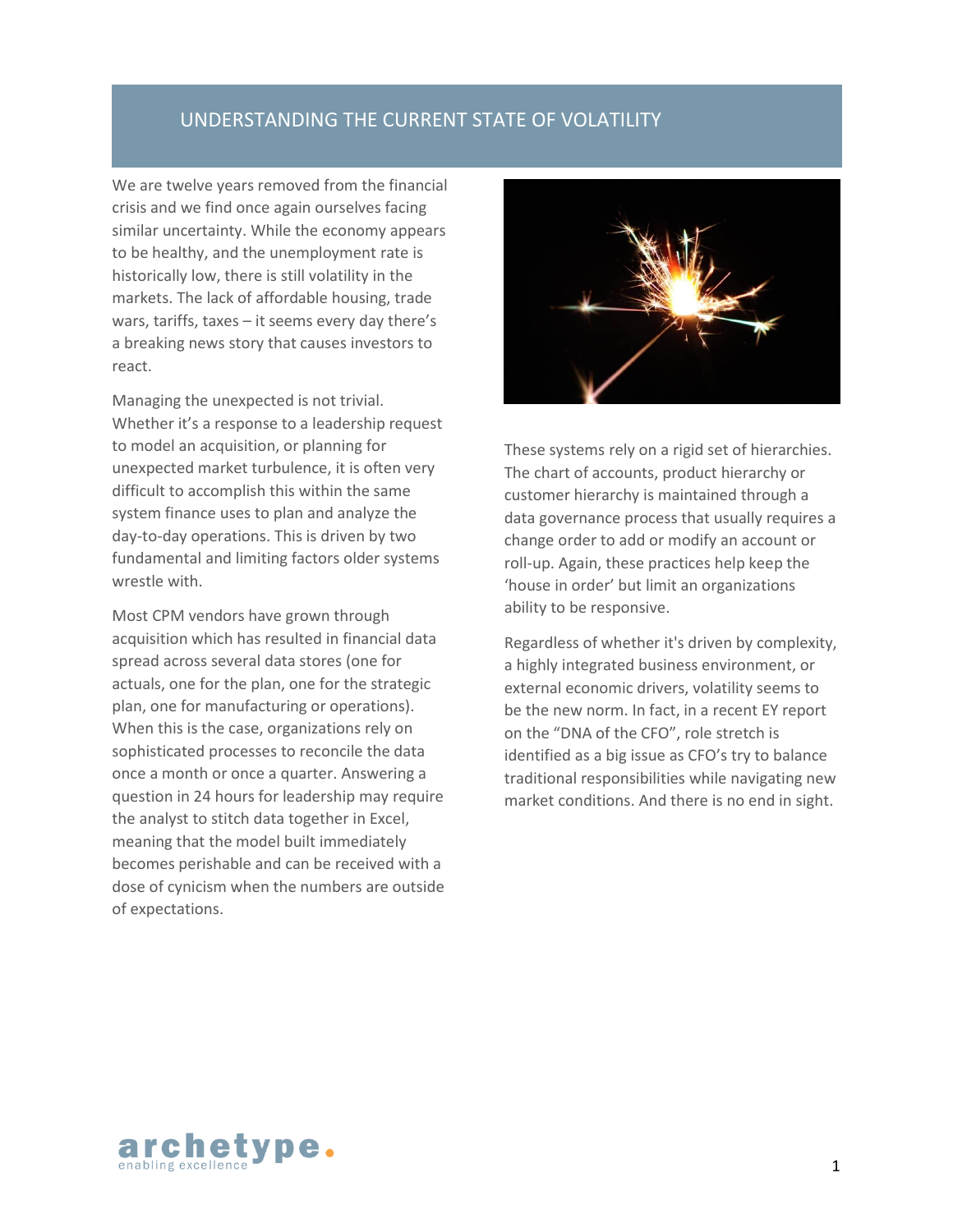## A SOLUTION FOR TODAY… AND TOMORROW

Now imagine having the opportunity in your career to start over with everything you know. To be given a 'clean slate'. So much of how we operate at work is a compromise between the status quo and the ever-changing needs of the organization. If you could really do it over again, what would you do differently?

**Meet OneStream.** A company and a product that has learned from the last twenty years of CPM's evolution and designed a different solution. Their team's collective experience enabled them to build OneStream as a platform for the future that, while effectively checking all the boxes against the traditional demands of a finance team, might *actually shine* the most during a volatile period.

#### **WHAT HAS ONESTREAM DONE DIFFERENTLY?**

First and foremost, it's a unified platform and provides a single version of truth at different levels of detail for both accounting and FP&A. This provides agility in supporting multiple versions of a forecast while also tying back to the details to validate those assumptions with history. It also supports transparency in the close process to quickly understand and communicate variances to budget and the most current plan.

It dynamically integrates data across the value chain in a way that quickly identifies diverging assumptions related to sales, headcount, inventory, working capital, cash flow, etc., providing an incredible advantage to leadership, enhancing their ability to decide and act much more efficiently.



But, most importantly, it is Finance's management system, providing the dashboard for the business. Having real-time access to both actuals and plan at any level of detail and insight beyond the general ledger to forces outside the walls of the company (such as customers and market drivers) is not something most leadership teams are used to. The level of integrated reporting that OneStream can provide immediately increases visibility, trust in the numbers, and confidence in the decisionmaking.

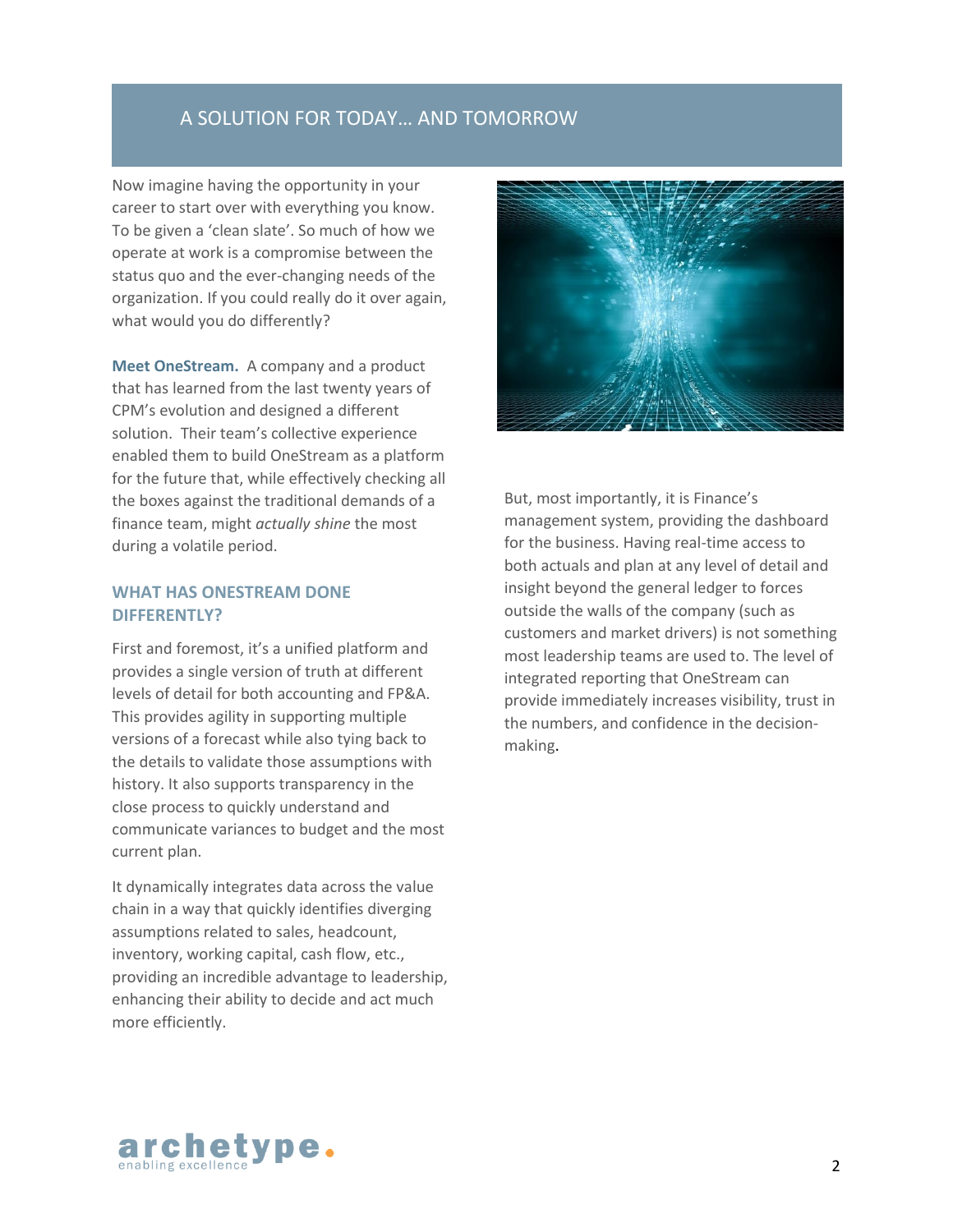## Single Version of Truth

As stated above, many companies are aligned with disparate GL systems; they've grown through acquisition. Oracle, QuickBooks, SAP, JD Edwards, PeopleSoft – organizations and even departments are all maintaining their own expenses in their own way.

However, in moments of volatility, the disparate systems will delay progress, action, and perhaps the ability to survive it. Imagine being a part of the opening scene. You're in the back of an ambulance during an MCI and no one – not the doctors, police officers, nurses, or even the victims – speak the same language. Victims wait for critical care, command centers and triage fail to deploy, and ultimately, the disaster's toll is greater than it ought to be.

Its language connects us and allows us to act. OneStream allows the entire company to speak the same language. It's a truly unified CPM application which means that budget, forecasts, actuals all share the same metadata and the data lives together.

In a volatile environment, having access to a unified GL, a single source of truth is essential.

Our client, Avante Health Solutions, now maps their unique GL and global Chart of Accounts (COA) to OneStream. Regardless of the department, office location, or product line, everyone uploads their unique P&Ls and balance sheets to OneStream.

Everyone at the company understands how their data is shown in OneStream and therefore, everyone is speaking the same language. The CFO is looking at the exact same report that the department shared.

#### **KEY TAKEAWAY**

By having a single source of truth CFOs and leadership can make decisions knowing that the data they are using is accurate and there's no missing Excel sheet that they need to reference.

## **Avante** Health

*The teams at Avante Health Solutions now upload their unique P&Ls and balance sheets directly to OneStream regardless of department, location, or product line.*

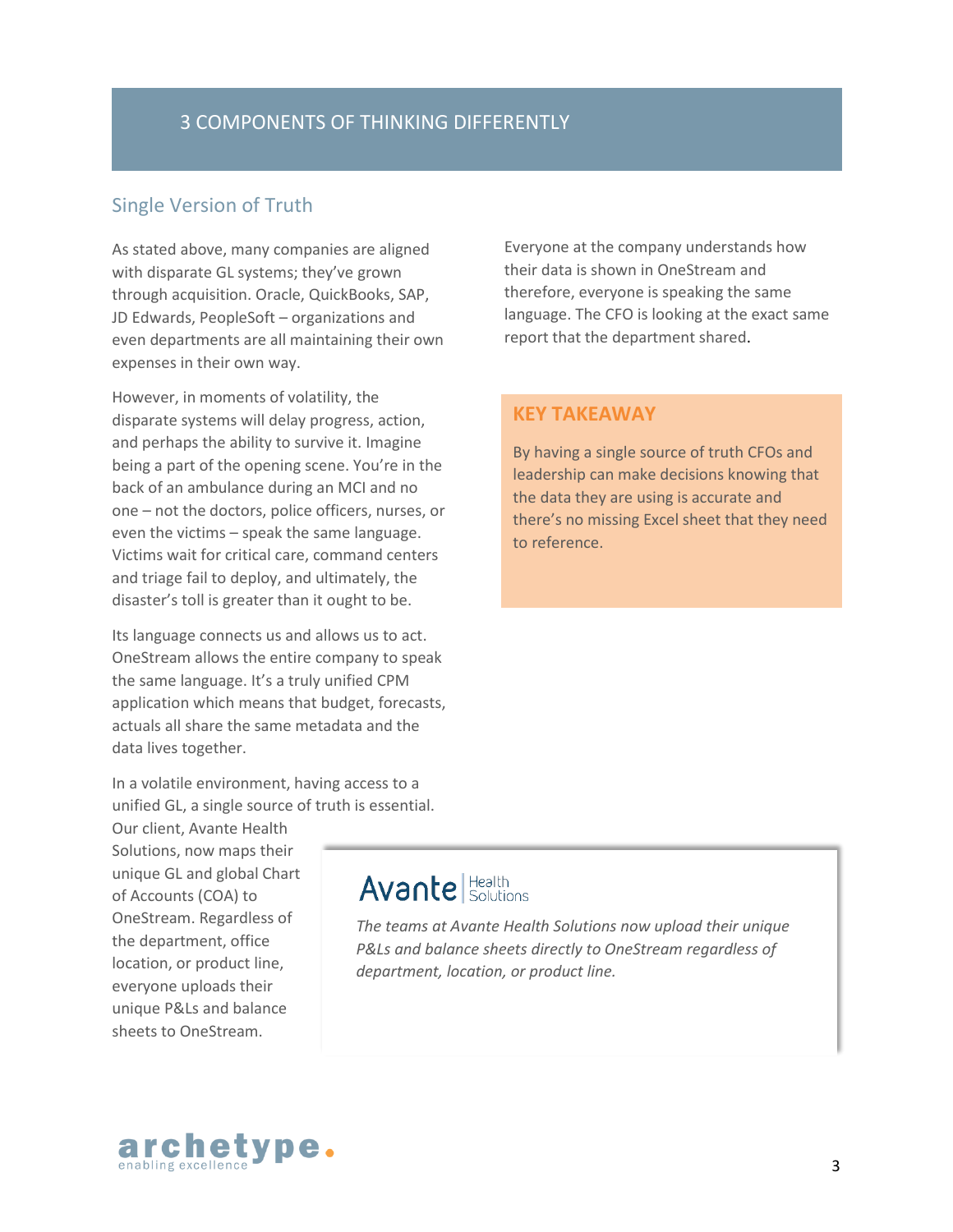#### 3 COMPONENTS OF THINKING DIFFERENTLY



## Budget vs. Forecast

How we travel today is very different than how we travelled forty, twenty, and even ten years ago. In the past, we'd print off pages of directions or referred to a map that would help us arrive at our destination. But, if we take a wrong turn, we might not know that we made a mistake. Think about any movie scene where a tired driver takes the wrong turn on the highway and goes hundreds of miles in the wrong direction. Once he realizes his error, he knows he lost time and money.

Today, apps like Waze help us arrive at our destination. When we miss a turn, Waze instantly recalculates the route to get us back on track and updates our time of arrival. There's no huge consequence because the hundreds-ofmiles-in-the-wrong-direction-mistake no longer exists. Even the dad-who-won't-stop-to-askdirections-arguments have disappeared too.

**Why, then, in the business world, wouldn't organizations jump at the chance to use something that would remove risks, catch errors, and eliminate any arguments?** 

There are still companies that rely on static budgets. They, like the famous infomercial, "set it and forget it" in hopes that the plans they made at the beginning of the fiscal year haven't taken them off-course. Relying on static budgets is like travelling with printed directions. These budgets aren't updating when mistakes are made or highlight real-time data. Cue those family arguments.

Companies typically start their budgeting process in August and September, with hopes of ending the process before the end of the year. Honestly ask yourself if that process *has ever been completed by the end of the year*! By the time most organizations are done, the budgets are already obsolete.

Zayo Group noticed this issue and decided to move away from relying on a static budget. Zayo recognized that they, as a company, weren't in the same situation in January that they were in the previous August.

They wanted to find a technology to help them catch errors early and remove risks of money and time loss, allowing them to adjust and stay on course.

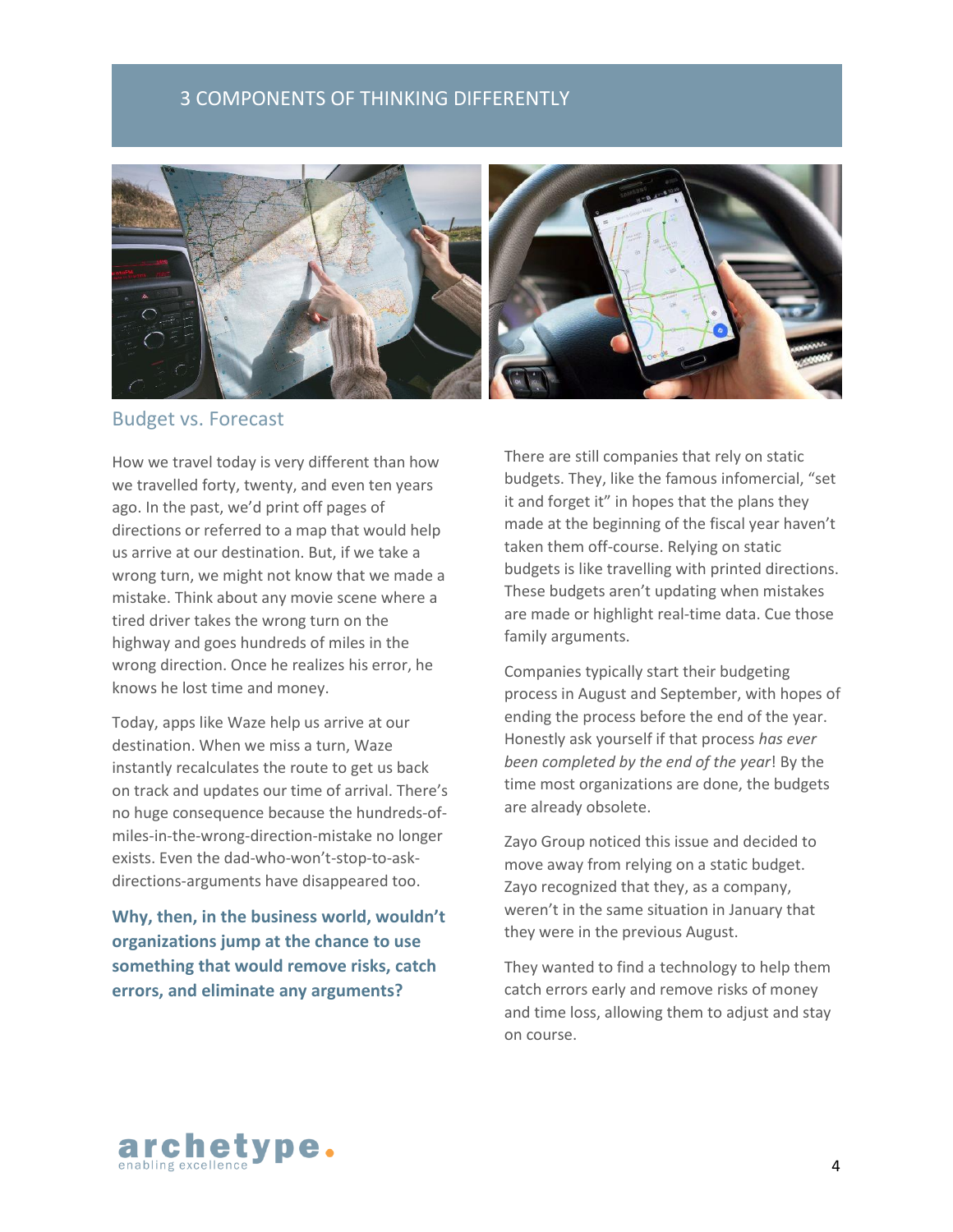#### 3 COMPONENTS OF THINKING DIFFERENTLY

By implementing OneStream, Zayo aligns realtime data with a rolling, dynamic forecast in a single solution, and now has a unified view on the financial impact of decisions. In this context it's not time and gas; it's time and money companies are saving with OneStream. At the



*Rolling forecasts became Zayo's GPS app. They can now rely on a continuous forecast to see the year – and years ahead.*

end of the day, the rolling forecast became Zayo's GPS app. They began to forecast current years as well as future years. Because of this, they could leave the budget behind. They are relying on a continuous forecast and by the time August arrives, they will know what the next year will look like and those forecasts will only continue to get more accurate.

OneStream allows organizations to have visibility into their numbers and will dynamically update forecasts and help with planning. Organizations can see how a slow first quarter will impact the financials and can also see what would happen if the sales team crushes their goals. At this very moment, does the organization have the cash flow they hoped to make a new hire, or should they delay posting the job? By dynamically updating the forecast, employees aren't driving in the wrong direction:



Trust in the financials increases trust in one another. The unified view that OneStream's dashboards provide allows employees, like families who use Waze, to eliminate arguments. No one is searching for the most updated version of the spreadsheet; no one made an error because the version they were told used wasn't the most updated version. Rather than waste time searching for a version of a spreadsheet, employees can collaborate on value-added projects instead.

#### **KEY TAKEAWAY**

OneStream's ability to help organizations trust the numbers allows for employees to do what the organization hired them to do: make better financial decisions with the real-time data available to them.

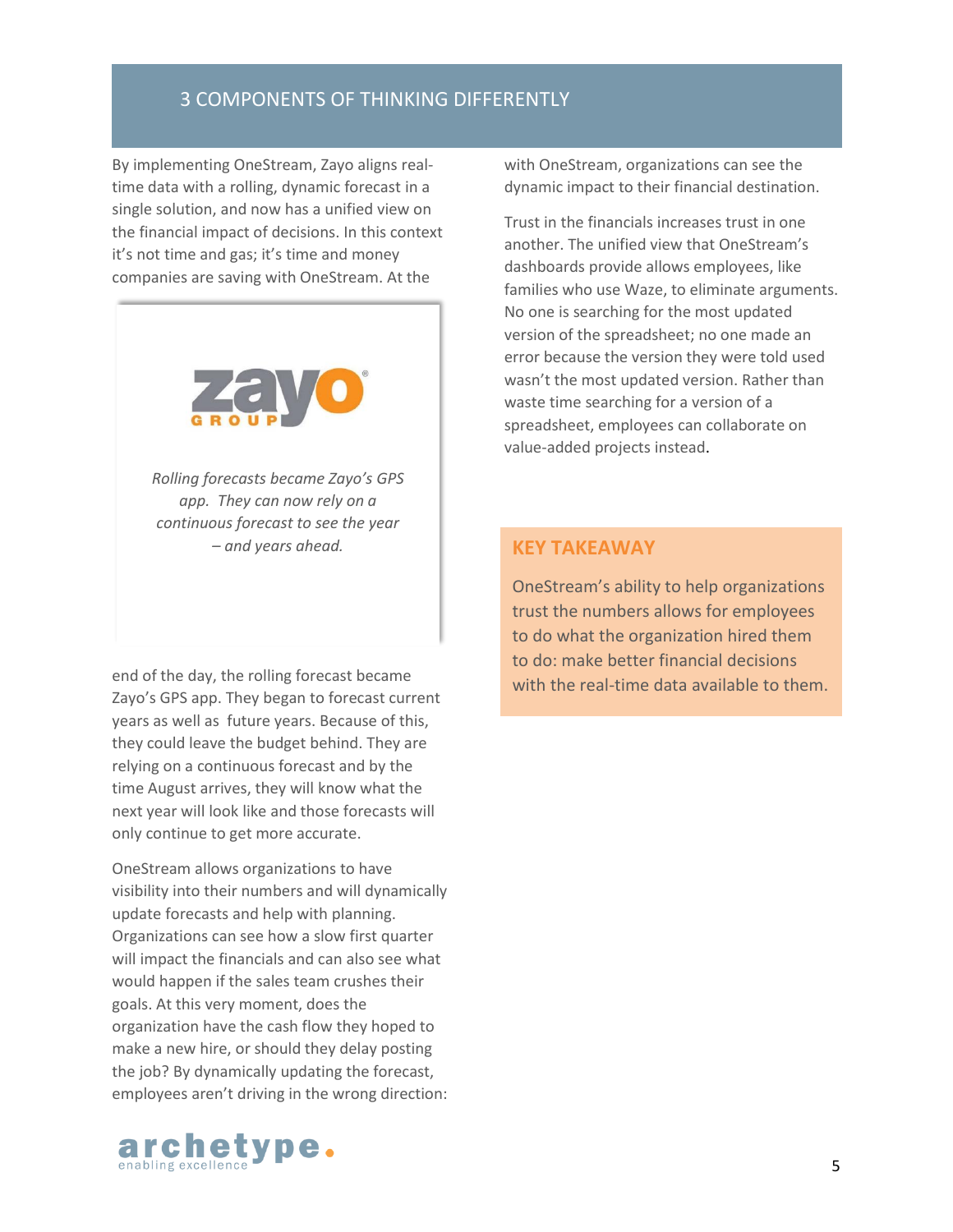## 3 COMPONENTS OF THINKING DIFFERENTLY

## Tighter Controls to Speed Up the Close

Ask any CFO or financial leader for a wish list and a faster close usually appears somewhere near the top. No one wants to be closing August on September 21, let alone September 14. But another item you might find on that list is tighter controls. The more humans that touch financial data and numbers, the more likely an error will occur.

In times of uncertainty, the desire for these wish list items only increases. The longer it takes to close the books, the longer it will take to see that your organization is driving in the wrong direction and going off-course. And furthermore, if there is a manual component, you may not know who is behind the wheel.

If organizations want to stay competitive and pivot, they need to achieve a faster close. If any tasks are past due, who isn't completing them?

By having sight into these tasks, companies can achieve a faster close *and* can keep tighter controls on their financial data. OneStream can provide solutions to both. With OneStream, organizations can use MarketPlace solutions like the Task Manager and the Close Manager which guide users through the month-end process and hold people accountable for their part in the process. The state-of-the-art dashboards they provide show visibility into the progress.

Moreover, in OneStream, every action is cast into a log. If employees need to adjust the forecasts, companies can see which employee changed it and when. There are controls of every action to hold people accountable. These controls make auditors happy – external and internal – as they can see how things came together. They can see on top adjustments.

Tighter controls mean more confidence in the numbers and a clean dashboard allows for good visibility into the company. Employees can spend more time analyzing the results than compiling the results. In those days of the longer close, by the time the CFO needed the numbers, no one has the time to give the CFO a proper story of what's going on with the numbers.

Now, with OneStream, it's hours. CFOs can adjust and get those divisions on the phone. Employees can tell a story on Day 2 and not Day 10.

#### **KEY TAKEAWAY**

OneStream highlights dashboards and reports to drive the conversation and gain visibility into the company. They can make those real-time adjustments to get back on track faster and not drive further in the wrong direction.

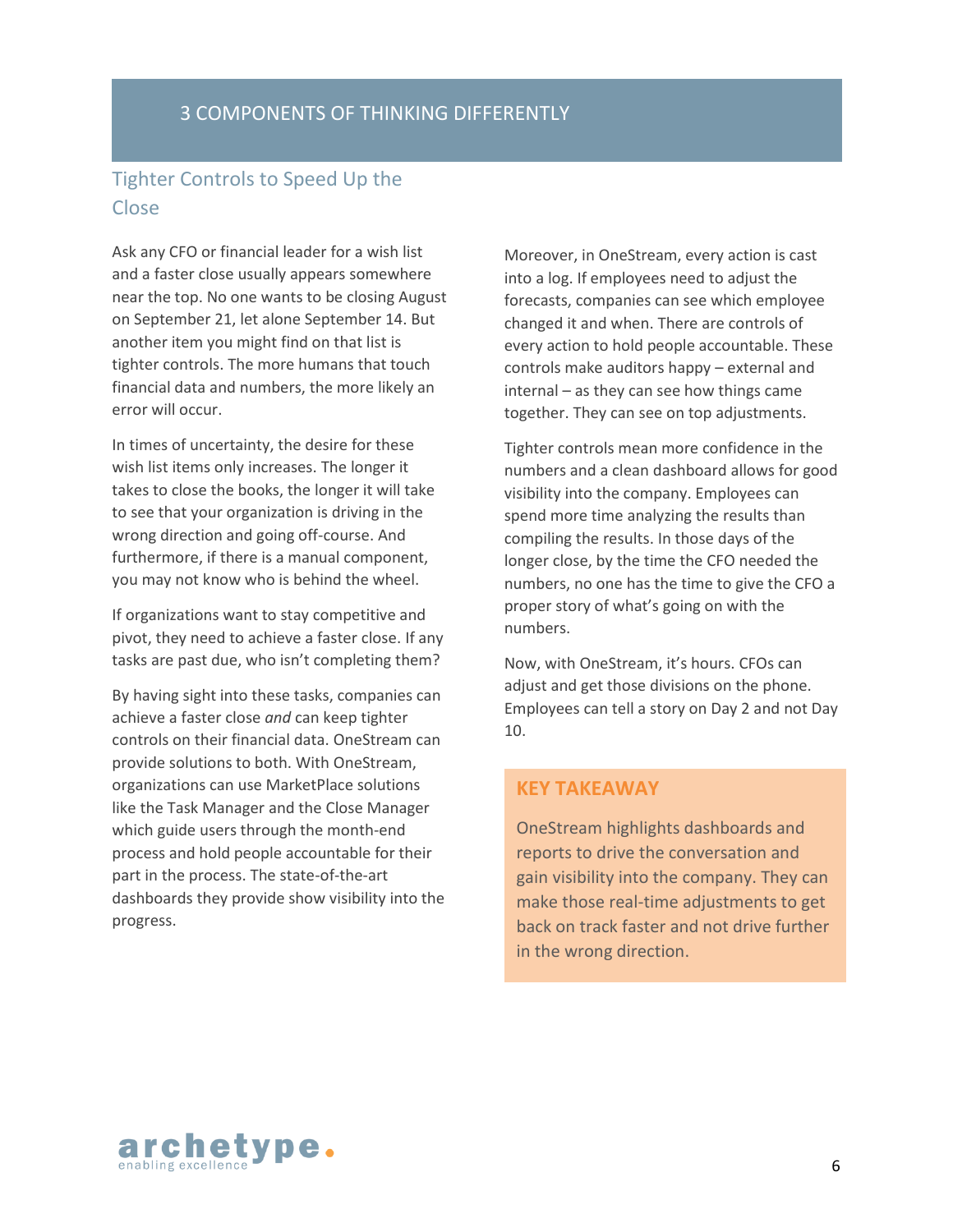## CLIENT STORY | AVANTE HEALTH SOLUTIONS



Avante Health Solutions was running Hyperion Enterprise, an antiquated system, as a centralized model for their corporate location. This meant that site locations would send Excel files to be transformed in a format to load into Hyperion. As you can imagine, this was a highly manual process and this model made it difficult to close the books quickly and required at least a day's work by a single employee to upload the data correctly.

Moreover, the company hoped to grow through acquisition which meant they needed to understand what the financial picture looked like given certain options. As options were considered, employees once again would have to turn to Excel and manually "piece together acquisitions" and then upload them into Hyperion. As a result, Avante's employees spent more time compiling the results rather than analyzing them which stalled acquisition conversations.

Leadership opted to implement OneStream to replace Hyperion products and Excel spreadsheet consolidation.

*"We hadn't upgraded our system in 15 years," said Andrew Stream, Avante Health Solutions, Corporate Controller. "We knew this was a huge undertaking but needed a solution that would allow us to analyze potential companies and easily integrate future acquisitions. By choosing OneStream, we know we are looking at data in real-time and can review potential acquisitions faster."*

In a time of volatility and where it seems like the economy swings like a pendulum, having the ability to automate the financial close and the ability to have all their company's data in one place is a competitive advantage. It allows companies to make good business decisions with real-time data and get further detail into the detail companies need. The solution is designed to collect multiple versions of the budget to meet different reporting needs, which allows Avante to pivot and change directions if they need to make a change. By using OneStream, it allows Avante to improve efficiencies with their data collection and providing much needed auditing capabilities.

"Using OneStream has given me more accuracy and confidence in our numbers – and in less time." Stream says. "My time, my team's time, is money. The more time my team can spend analyzing potential acquisitions, analyzing our own numbers, and making appropriate changes to stay on course, the better we will be able to navigate what opportunities come next."